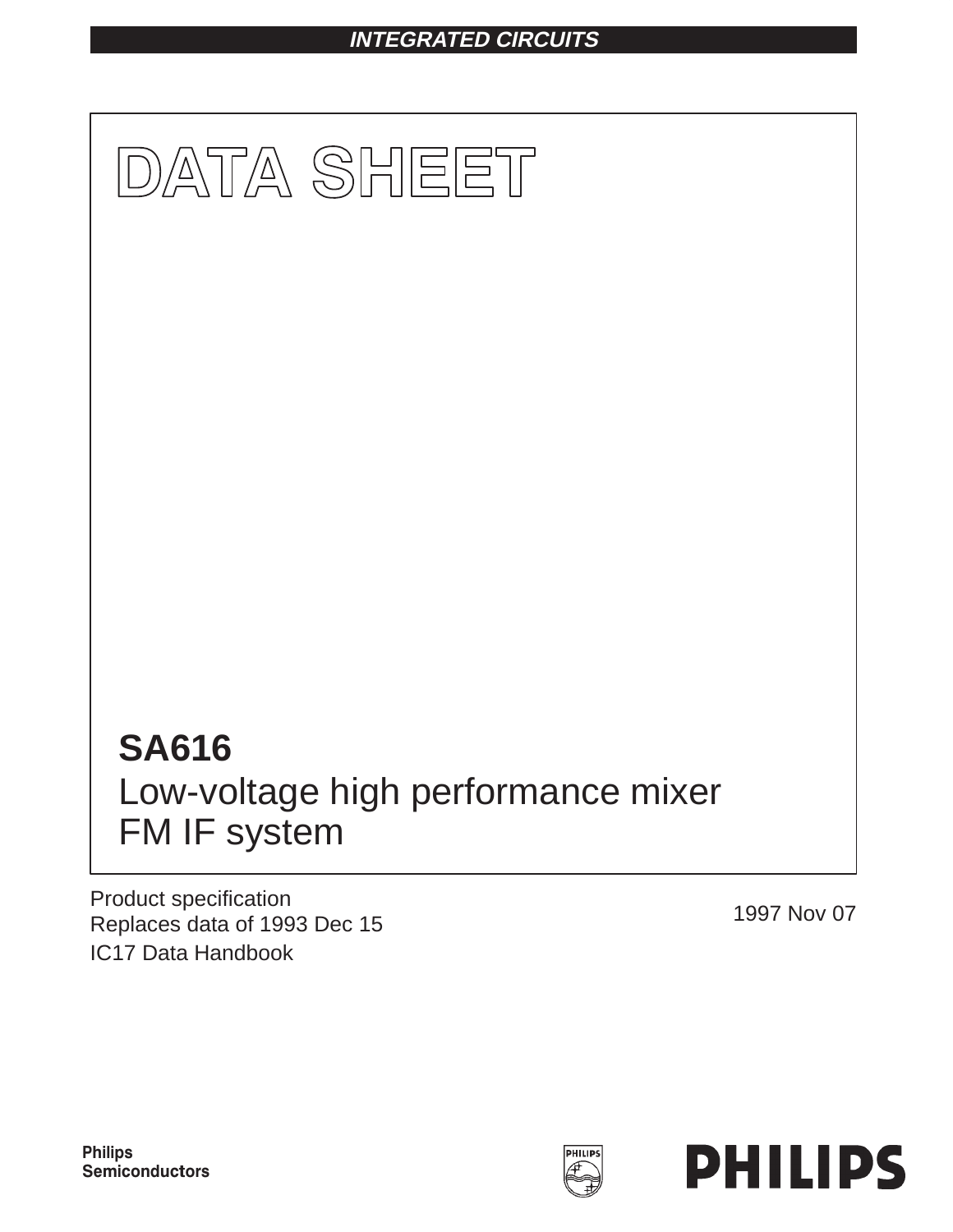### **DESCRIPTION**

The SA616 is a low-voltage high performance monolithic FM IF system incorporating a mixer/oscillator, two limiting intermediate frequency amplifiers, quadrature detector, logarithmic received signal strength indicator (RSSI), voltage regulator and audio and RSSI op amps. The SA616 is available in 20-lead SSOP (shrink small outline package).

The SA616 was designed for portable communication applications and will function down to 2.7V. The RF section is similar to the famous SA615. The audio and RSSI outputs have amplifiers with access to the feedback path. This enables the designer to adjust the output levels or add filtering.

### **FEATURES**

- Low power consumption: 3.5mA typical at 3V
- Mixer input to >150MHz
- Mixer conversion power gain of 17dB at 45MHz
- XTAL oscillator effective to 150MHz (L.C. oscillator or external oscillator can be used at higher frequencies)
- 102dB of IF Amp/Limiter gain
- 2MHz IF amp/limiter small signal bandwidth
- Temperature compensated logarithmic Received Signal Strength Indicator (RSSI) with a 80dB dynamic range
- Low external component count; suitable for crystal/ceramic/LC filters
- Excellent sensitivity: 0.31µV into 50Ω matching network for 12dB SINAD (Signal to Noise and Distortion ratio) for 1kHz tone with RF at 45MHz and IF at 455kHz
- SA616 meets cellular radio specifications
- Audio output internal op amp
- RSSI output internal op amp
- Internal op amps with rail-to-rail outputs
- ESD protection: Human Body Model 2kV Robot Model 200V

### **PIN CONFIGURATION**



**Figure 1. Pin Configuration**

### **APPLICATIONS**

- Portable cellular radio FM IF
- Cordless phones
- Wireless systems
- RF level meter
- Spectrum analyzer
- Instrumentation
- FSK and ASK data receivers
- Log amps
- Portable high performance communication receiver
- Single conversion VHF receivers

### **ORDERING INFORMATION**

| <b>DESCRIPTION</b>                                                      | <b>TEMPERATURE RANGE</b> | <b>CODE</b><br>ORDER | DWG#    |
|-------------------------------------------------------------------------|--------------------------|----------------------|---------|
| n Plastic Shrink Small Outline Package (SSOP) (Surface-mount)<br>20-Pin | , +85°⊆<br>۱ to<br>-40   | SA616DK              | SOT266- |

### **ABSOLUTE MAXIMUM RATINGS**

| <b>SYMBOL</b>               | <b>PARAMETER</b>                    | <b>RATING</b>   | <b>UNITS</b>  |  |
|-----------------------------|-------------------------------------|-----------------|---------------|--|
| Vcc                         | Single supply voltage               |                 |               |  |
| $\mathsf{r}_{\texttt{STG}}$ | Storage temperature range           | $-65$ to $+150$ | ഻             |  |
| l A                         | Operating ambient temperature range | $-40$ to $+85$  | $\circ$       |  |
| $\theta$ JA                 | Thermal impedance<br>DK package     | 117             | $\degree$ C/W |  |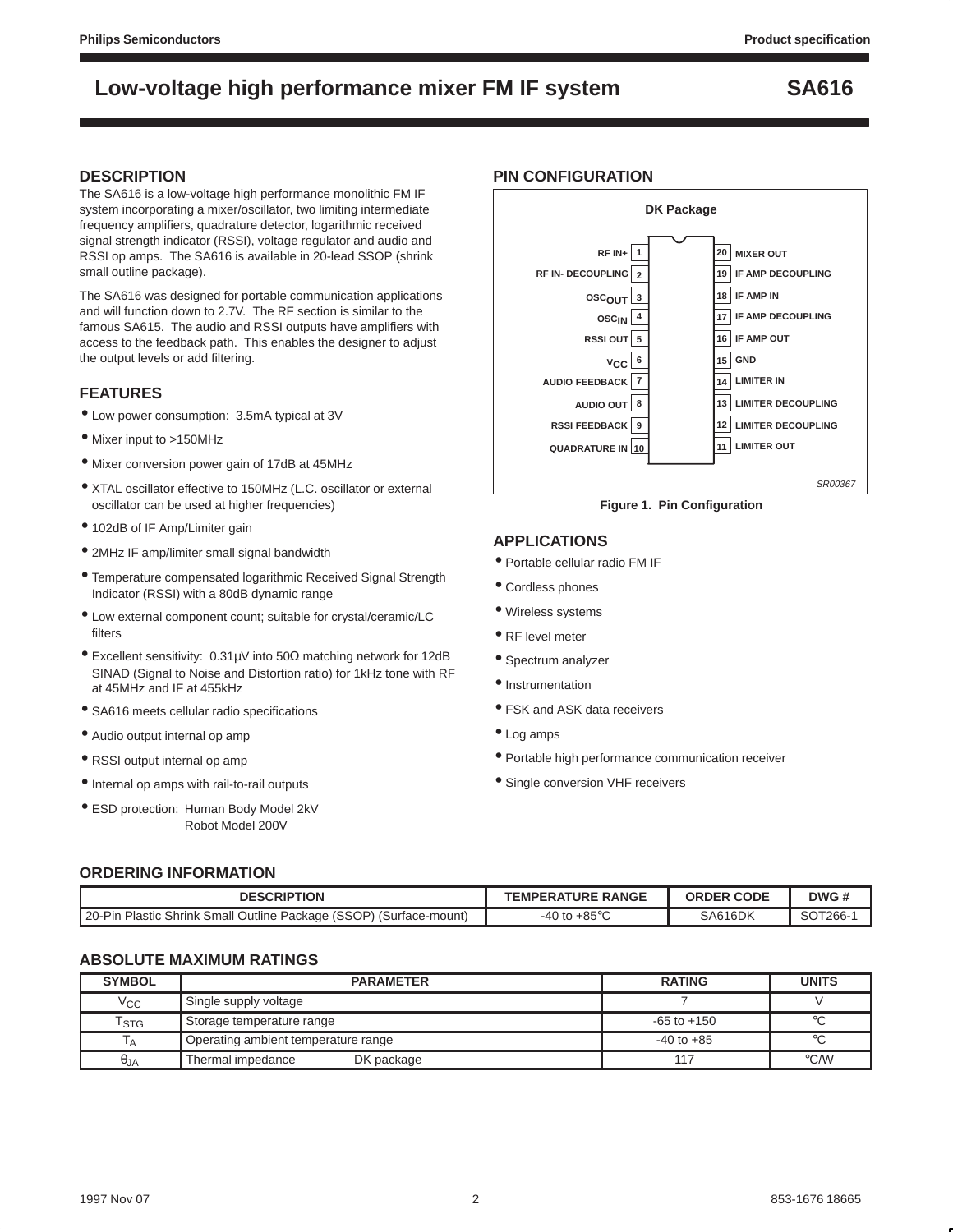### **BLOCK DIAGRAM**



**Figure 2. Block Diagram**

### **DC ELECTRICAL CHARACTERISTICS**

 $V_{CC}$  = +3V,  $T_A$  = 25<sup>°</sup>C; unless otherwise stated.

| <b>SYMBOL</b>  | <b>PARAMETER</b>           | <b>TEST CONDITIONS</b> | LIMITS   |            |            | <b>UNITS</b> |
|----------------|----------------------------|------------------------|----------|------------|------------|--------------|
|                |                            |                        | MIN      | <b>TYP</b> | <b>MAX</b> |              |
| $V_{\rm CC}$   | Power supply voltage range |                        | <u>.</u> |            | .u         |              |
| <sub>ICC</sub> | DC current drain           |                        |          | 25<br>v.u  | 5.0        | mA           |

### **AC ELECTRICAL CHARACTERISTICS**

T<sub>A</sub> = 25°C; V<sub>CC</sub> = +3V, unless otherwise stated. RF frequency = 45MHz + 14.5dBV RF input step-up; IF frequency = 455kHz; R17 = 2.4k $\Omega$ and R18 = 3.3kΩ; RF level = -45dBm; FM modulation = 1kHz with ±8kHz peak deviation. Audio output with de-emphasis filter and C-message weighted filter. Test circuit Figure 3. The parameters listed below are tested using automatic test equipment to assure consistent electrical characterristics. The limits do not represent the ultimate performance limits of the device. Use of an optimized RF layout will improve many of the listed parameters.

| <b>SYMBOL</b>     | <b>PARAMETER</b>                                          | <b>TEST CONDITIONS</b>                                        | <b>LIMITS</b> |            |            |                 |
|-------------------|-----------------------------------------------------------|---------------------------------------------------------------|---------------|------------|------------|-----------------|
|                   |                                                           |                                                               | <b>MIN</b>    | <b>TYP</b> | <b>MAX</b> | <b>UNITS</b>    |
|                   | Mixer/Osc section (ext $LO = 220mVRMS$ )                  |                                                               |               |            |            |                 |
| f <sub>IN</sub>   | Input signal frequency                                    |                                                               |               | 150        |            | <b>MHz</b>      |
| fosc              | Crystal oscillator frequency                              |                                                               |               | 150        |            | <b>MHz</b>      |
|                   | Noise figure at 45MHz                                     |                                                               |               | 6.8        |            | dB              |
|                   | Third-order input intercept point (50 $\Omega$<br>source) | $f1 = 45.0$ ; $f2 = 45.06$ MHz<br>Input $RF$ level = $-52dBm$ |               | -9         |            | dB <sub>m</sub> |
|                   | Conversion power gain                                     | Matched 14.5dBV step-up                                       | 11            | 17         |            | dB              |
|                   |                                                           | $50\Omega$ source                                             |               | $+2.5$     |            | dB              |
|                   | RF input resistance                                       | Single-ended input                                            |               | 8          |            | $k\Omega$       |
|                   | RF input capacitance                                      |                                                               |               | 3.0        | 4.0        | pF              |
|                   | Mixer output resistance                                   | (Pin 20)                                                      | 1.25          | 1.5        |            | $k\Omega$       |
| <b>IF</b> section |                                                           |                                                               |               |            |            |                 |
|                   | IF amp gain                                               | $50\Omega$ source                                             |               | 44         |            | dB              |
|                   | Limiter gain                                              | $50\Omega$ source                                             |               | 58         |            | dB              |
|                   | Input limiting -3dB, $R_{17a} = 2.4k$ , $R_{17b} = 3.3k$  | Test at Pin 18                                                |               | $-105$     |            | dB <sub>m</sub> |
|                   | AM rejection                                              | 80% AM 1kHz                                                   |               | 40         |            | dB              |
|                   | Audio level                                               | Gain of two ( $2k\Omega$ AC load)                             | 60            | 120        |            | mV              |
|                   | SINAD sensitivity                                         | IF level -110dBm                                              |               | 17         |            | dB              |
| <b>THD</b>        | Total harmonic distortion                                 |                                                               | $-30$         | $-45$      |            | dB              |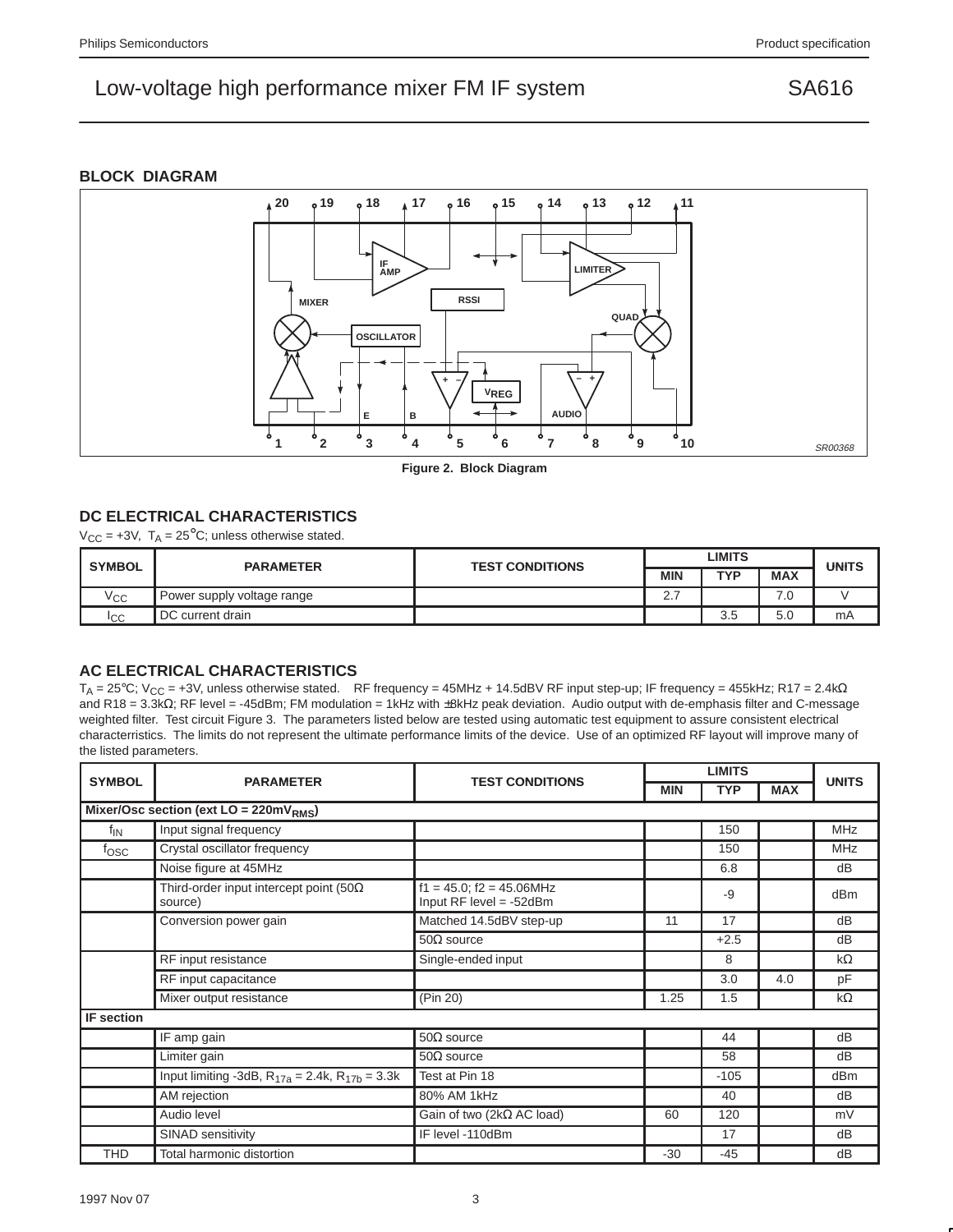### **AC ELECTRICAL CHARACTERISTICS** (Continued)

| <b>SYMBOL</b>                 | <b>PARAMETER</b>                 | <b>TEST CONDITIONS</b>            | <b>LIMITS</b> |            |            |                   |
|-------------------------------|----------------------------------|-----------------------------------|---------------|------------|------------|-------------------|
|                               |                                  |                                   | <b>MIN</b>    | <b>TYP</b> | <b>MAX</b> | <b>UNITS</b>      |
| S/N                           | Signal-to-noise ratio            | No modulation for noise           |               | 62         |            | dB                |
|                               | RF RSSI output, $R_9 = 2k\Omega$ | $RF$ level = -118dBm              |               | 0.3        | .80        | V                 |
|                               |                                  | $RF$ level = -68dBm               | .70           | 1.1        | 2          | $\vee$            |
|                               |                                  | $RF$ level = -23dBm               | 1.0           | 1.8        | 2.50       | $\vee$            |
|                               | RSSI range                       |                                   |               | 80         |            | dB                |
|                               | <b>RSSI</b> accuracy             |                                   |               | ±2         |            | dB                |
|                               | IF input impedance               | <b>Pin 18</b>                     | 1.3           | 1.5        |            | $k\Omega$         |
|                               | IF output impedance              | <b>Pin 16</b>                     |               | 0.3        |            | $k\Omega$         |
|                               | Limiter input impedance          | <b>Pin 14</b>                     | 1.3           | 1.5        |            | $k\Omega$         |
|                               | Limiter output impedance         | <b>Pin 11</b>                     |               | 0.3        |            | k $\Omega$        |
|                               | Limiter output voltage           | <b>Pin 11</b>                     |               | 130        |            | mV <sub>RMS</sub> |
| <b>RF/IF section (int LO)</b> |                                  |                                   |               |            |            |                   |
|                               | Audio level                      | $3V = V_{CC}$ , RF level = -27dBm |               | 120        |            | mV <sub>RMS</sub> |
|                               | System RSSI output               | $3V = V_{CC}$ , RF level = -27dBm |               | 2.2        |            | V                 |
|                               | System SINAD sensitivity         | $RF$ level = -117dBm              |               | 12         |            | dB                |

### **CIRCUIT DESCRIPTION**

The SA616 is an IF signal processing system suitable for second IF systems with input frequency as high as 150MHz. The bandwidth of the IF amplifier and limiter is at least 2MHz with 90dB of gain. The gain/bandwidth distribution is optimized for 455kHz, 1.5kΩ source applications. The overall system is well-suited to battery operation as well as high performance and high quality products of all types.

The input stage is a Gilbert cell mixer with oscillator. Typical mixer characteristics include a noise figure of 6.2dB, conversion gain of 17dB, and input third-order intercept of -9dBm. The oscillator will operate in excess of 200MHz in L/C tank configurations. Hartley or Colpitts circuits can be used up to 100MHz for xtal configurations. Butler oscillators are recommended for xtal configurations up to 150MHz.

The output impedance of the mixer is a 1.5k $\Omega$  resistor permitting direct connection to a 455kHz ceramic filter. The input resistance of the limiting IF amplifiers is also 1.5kΩ. With most 455kHz ceramic filters and many crystal filters, no impedance matching network is necessary. The IF amplifier has 43dB of gain and 5.5MHz bandwidth. The IF limiter has 60dB of gain and 4.5MHz bandwidth. To achieve optimum linearity of the log signal strength indicator, there must be a 12dB(v) insertion loss between the first and second IF stages. If the IF filter or interstage network does not cause

12dB(v) insertion loss, a fixed or variable resistor or an L pad for simultaneous loss and impedance matching can be added between the first IF output (Pin 16) and the interstage network. The overall gain will then be 90dB with 2MHz bandwidth.

The signal from the second limiting amplifier goes to a Gilbert cell quadrature detector. One port of the Gilbert cell is internally driven by the IF. The other output of the IF is AC-coupled to a tuned quadrature network. This signal, which now has a 90° phase relationship to the internal signal, drives the other port of the multiplier cell.

The demodulated output of the quadrature drives an internal op amp. This op amp can be configured as a unity gain buffer, or for simultaneous gain, filtering, and 2nd-order temperature compensation if needed. It can drive an AC load as low as 5kΩ with a rail-to-rail output.

A log signal strength completes the circuitry. The output range is greater than 90dB and is temperature compensated. This log signal strength indicator exceeds the criteria for AMPs or TACs cellular telephone. This signal drives an internal op amp. The op amp is capable of rail-to-rail output. It can be used for gain, filtering, or 2nd-order temperature compensation of the RSSI, if needed.

NOTE:  $dB(v) = 20log V_{OUT}/V_{IN}$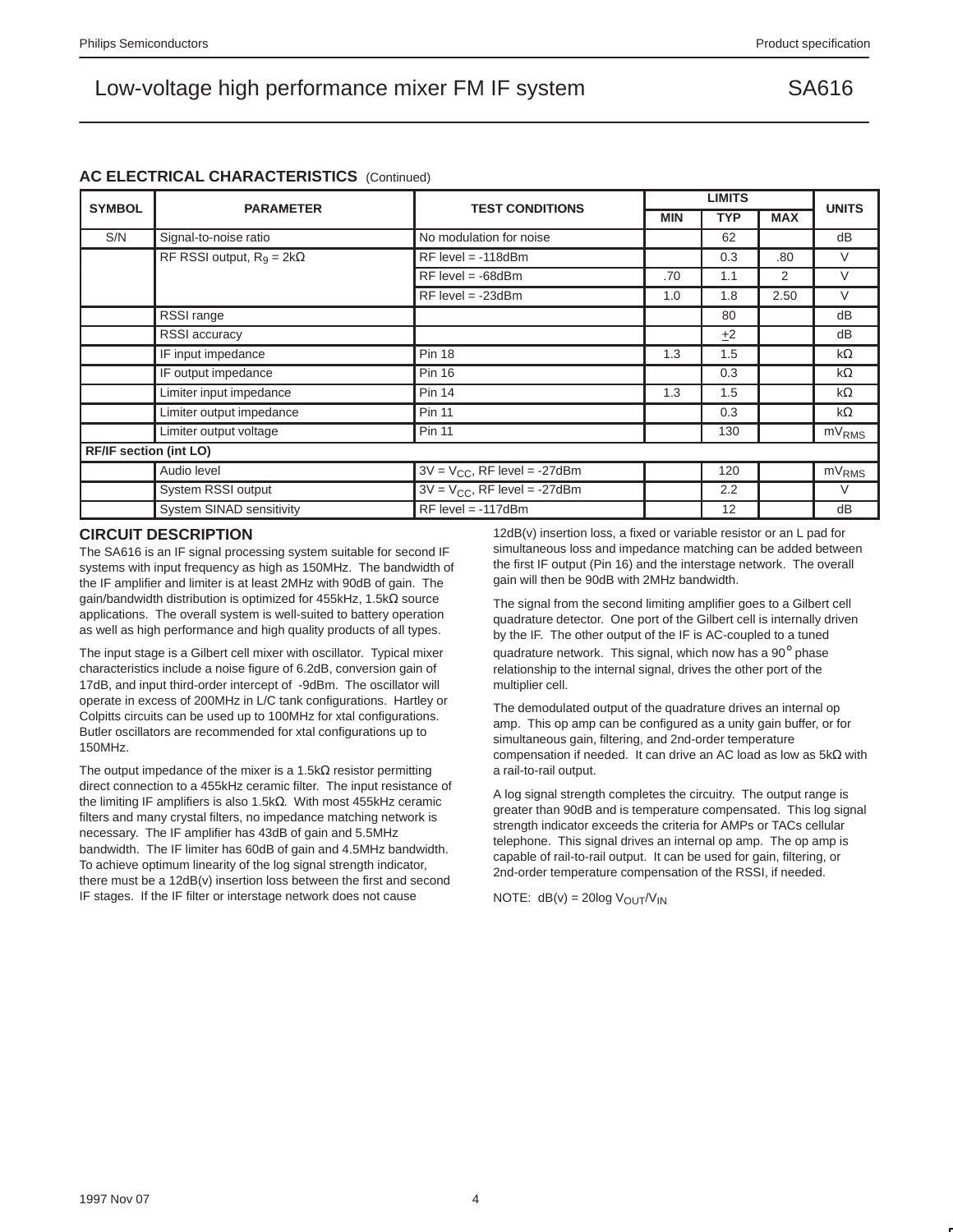

**Figure 3. SA616 45MHz Test Circuit (Relays as shown)**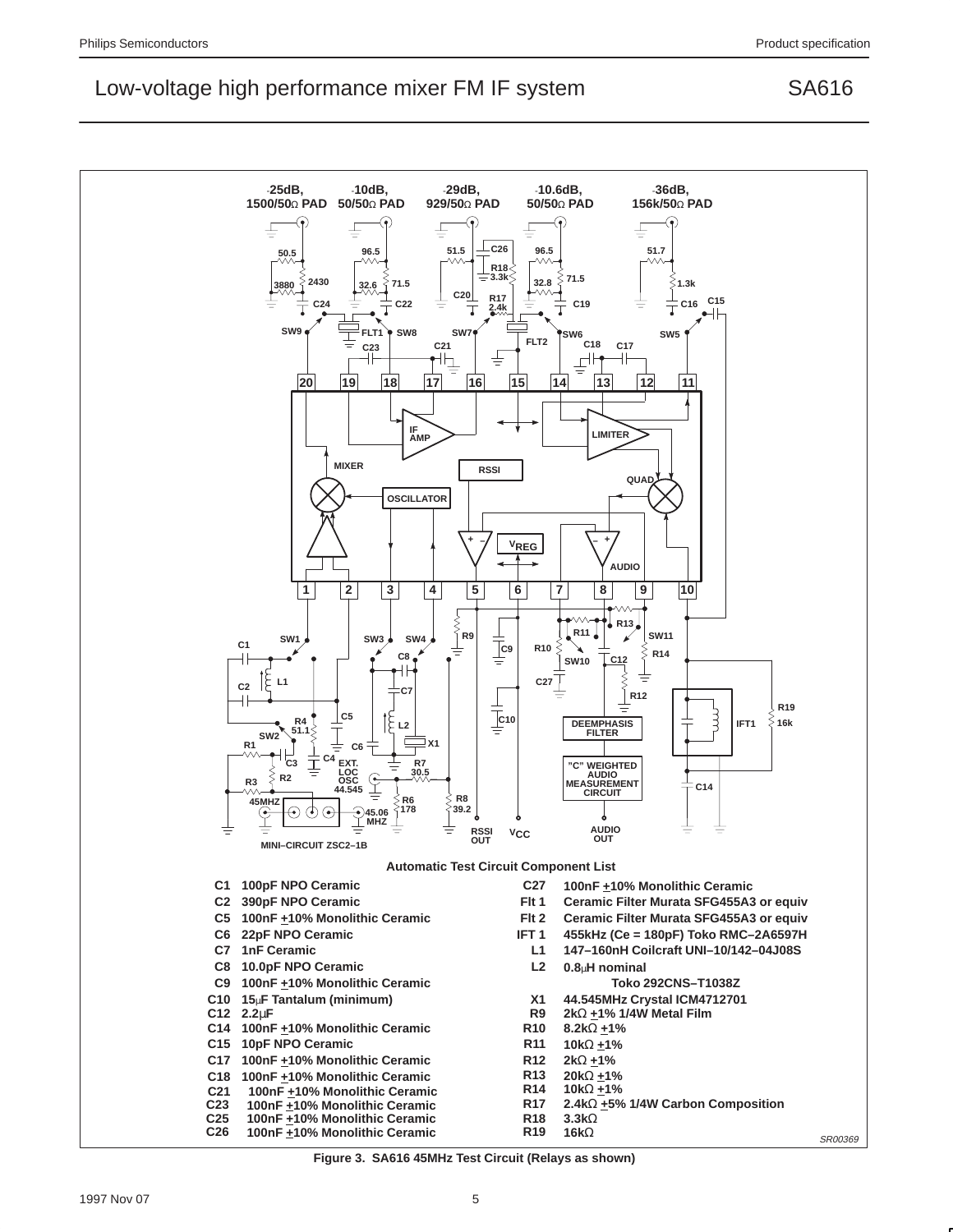

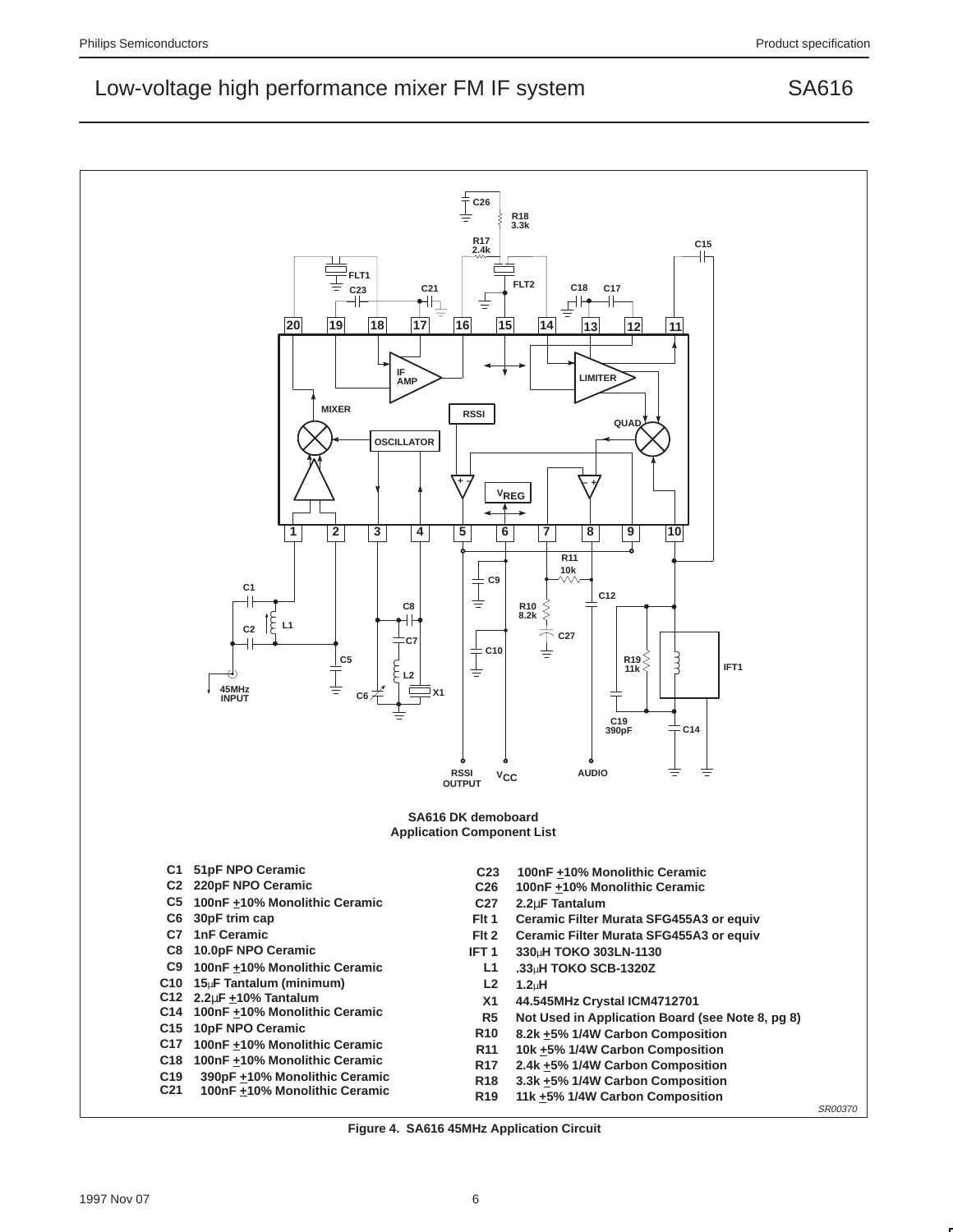

**Figure 5. SA616 Application Circuit Test Set Up**

### **NOTES:**

- 1. C-message: The C-message and de-emphasis filter combination has a peak gain of 10 for accurate measurements. Without the gain, the measurements may be affected by the noise of the scope and HP339 analyzer. The de-emphasis filter has a fixed -6dB/Octave slope between 300Hz and 3kHz.
- 2. Ceramic filters: The ceramic filters can be 30kHz SFG455A3s made by Murata which have 30kHz IF bandwidth (they come in blue), or 16kHz CFU455Ds, also made by Murata (they come in black). All of our specifications and testing are done with the more wideband filter.
- 3. RF generator: Set your RF generator at 45.000MHz, use a 1kHz modulation frequency and a 6kHz deviation if you use 16kHz filters, or 8kHz if you use 30kHz filters.
- 4. Sensitivity: The measured typical sensitivity for 12dB SINAD should be 0.35µV or -116dBm at the RF input.
- 5. Layout: The layout is very critical in the performance of the receiver. We highly recommend our demo board layout.
- 6. RSSI: The smallest RSSI voltage (i.e., when no RF input is present and the input is terminated) is a measure of the quality of the layout and design. If the lowest RSSI voltage is 500mV or higher, it means the receiver is in regenerative mode. In that case, the receiver sensitivity will be worse than expected.
- 7. Supply bypass and shielding: All of the inductors, the quad tank, and their shield must be grounded. A 10-15µF or higher value tantalum capacitor on the supply line is essential. A low frequency ESR screening test on this capacitor will ensure consistent good sensitivity in production. A 0.1µF bypass capacitor on the supply pin, and grounded near the 44.545MHz oscillator improves sensitivity by 2-3dB.
- 8. R5 can be used to bias the oscillator transistor at a higher current for operation above 45MHz. Recommended value is 22kΩ, but should not be below 10kΩ.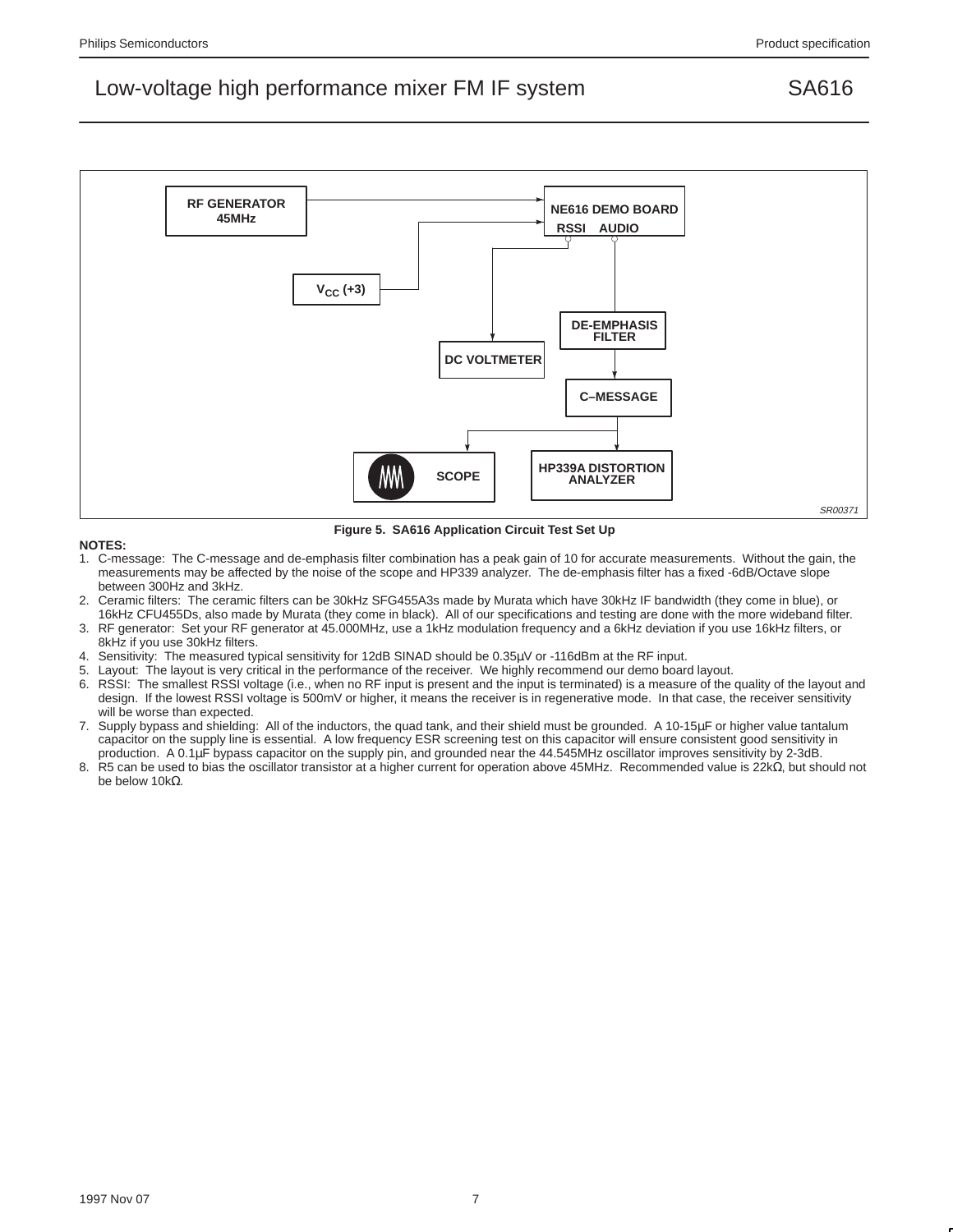

**Figure 6. I<sub>CC</sub> vs Temperature** 



**Figure 7. Third Order Intercept Point vs Supply Voltage**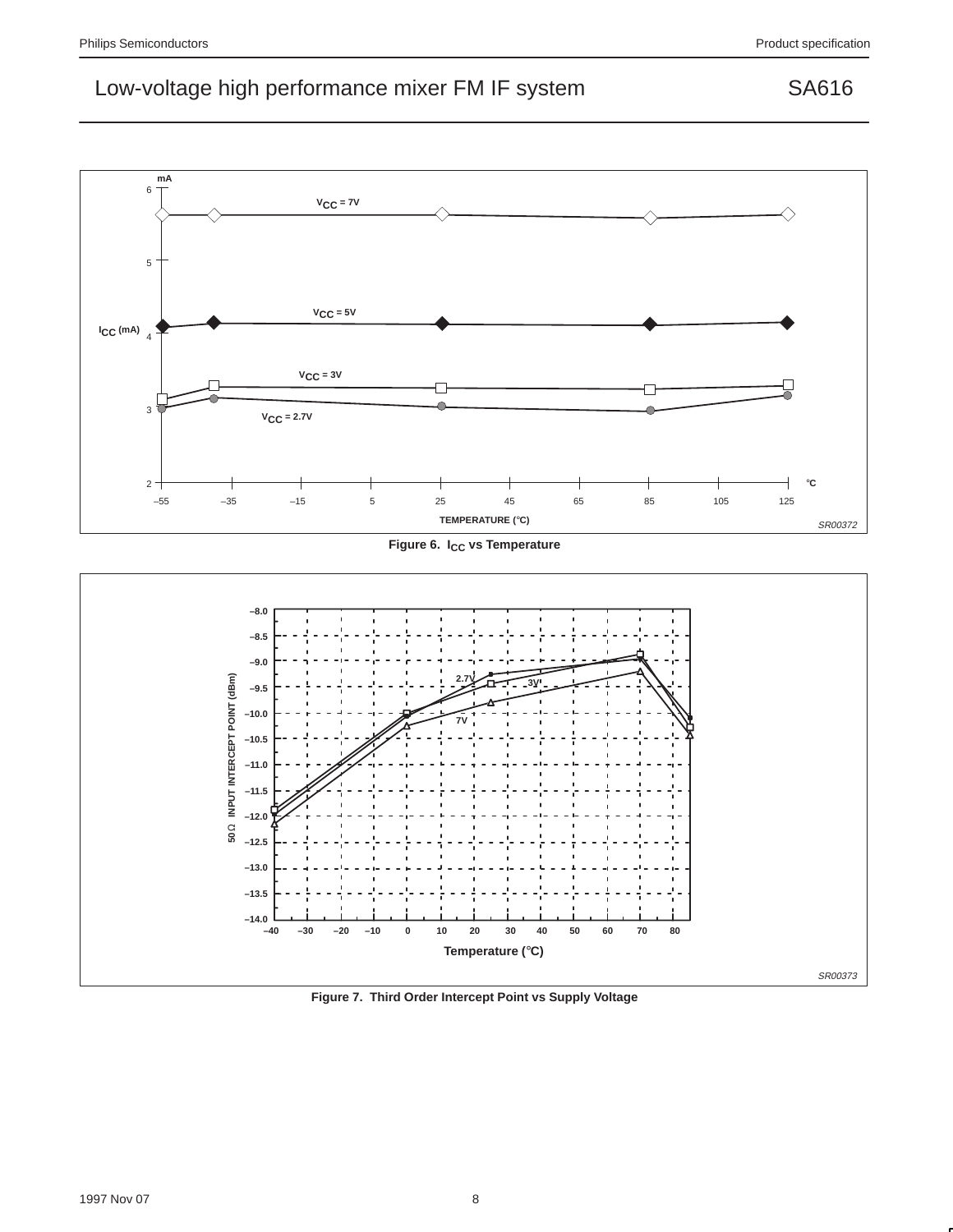

**Figure 8. Mixer Noise Figure vs Supply Voltage**



**Figure 9. Conversion Gain vs Supply Voltage**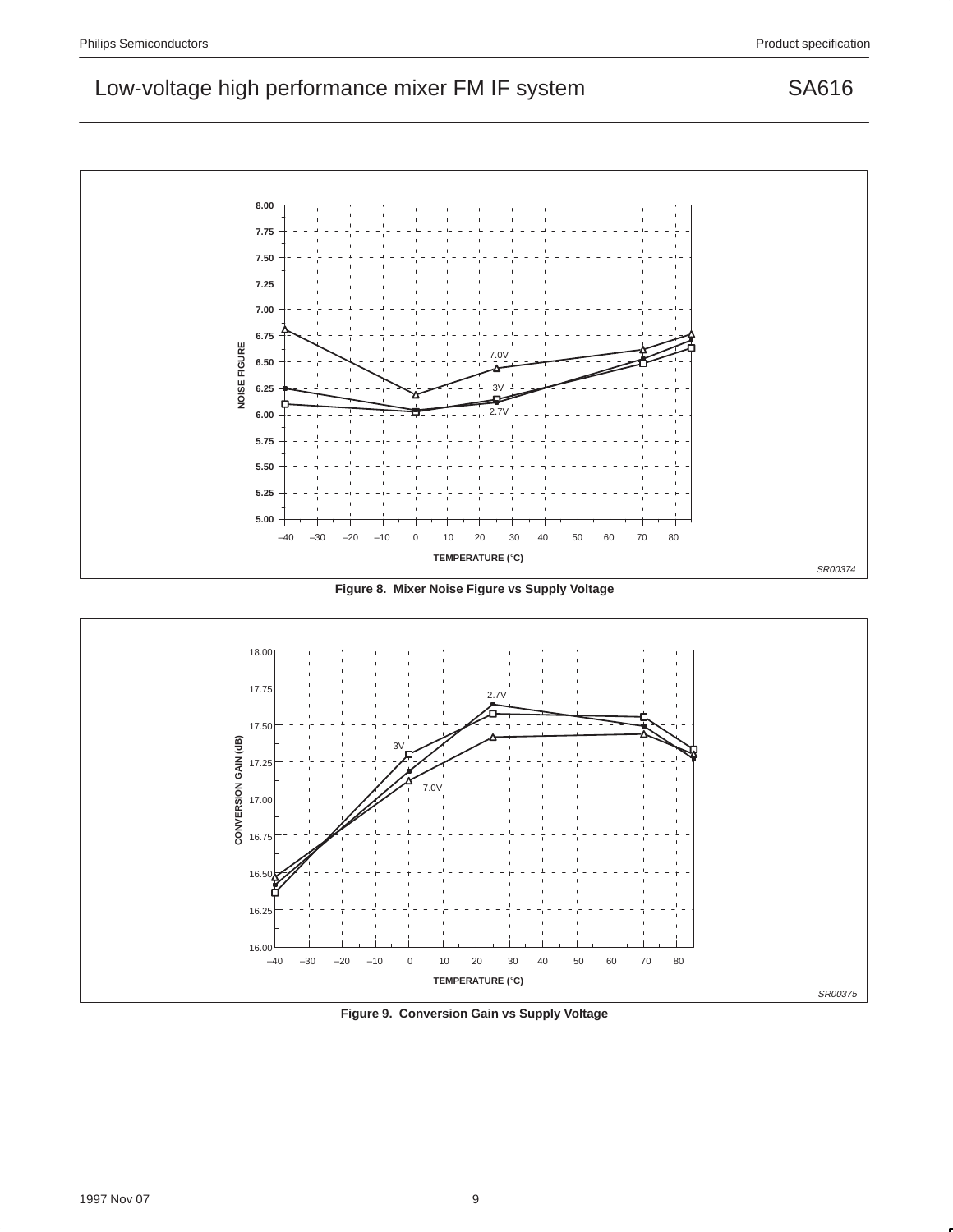

**Figure 10. Mixer Third Order Intercept and Compression**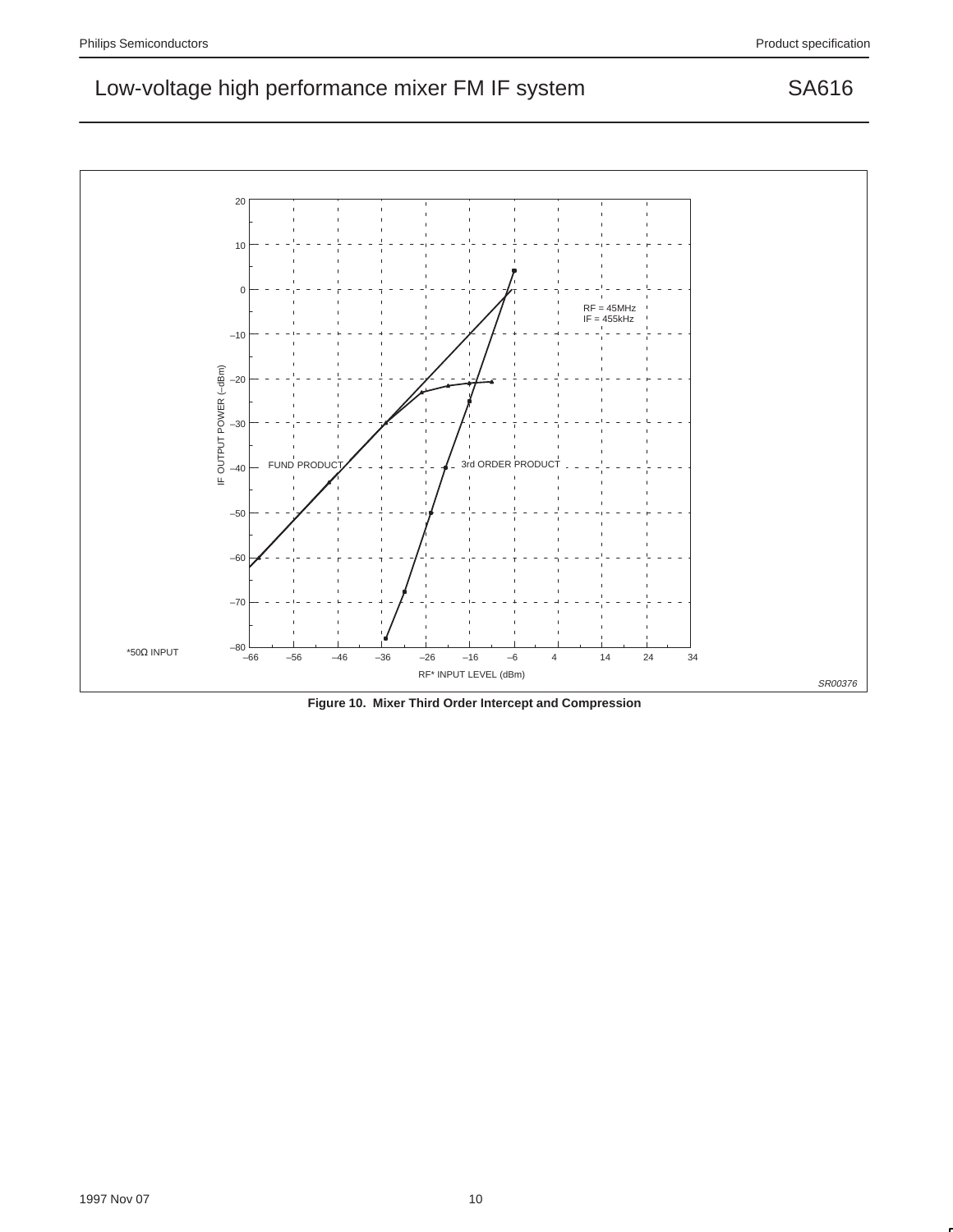**5 AUDIO 0 –5 –10 VCC = 3V –15 RF = 45MHz DEVIATION =** ±**8kHz –20 AUDIO LEVEL = 104.9mVRMS –25 –30 AM REJECTION –35 –40 THD + NOISE –45** ı **–50 –55 –60 NOISE –65 –125 –115 –105 –95 –85 –75 –65 –55 –45 –35 –25 RF LEVEL (dBm)** SR00377

**Figure 11. Sensitivity vs RF Level (-40**°**C)**



**Figure 12. Sensitivity vs RF Level (+25**°**C)**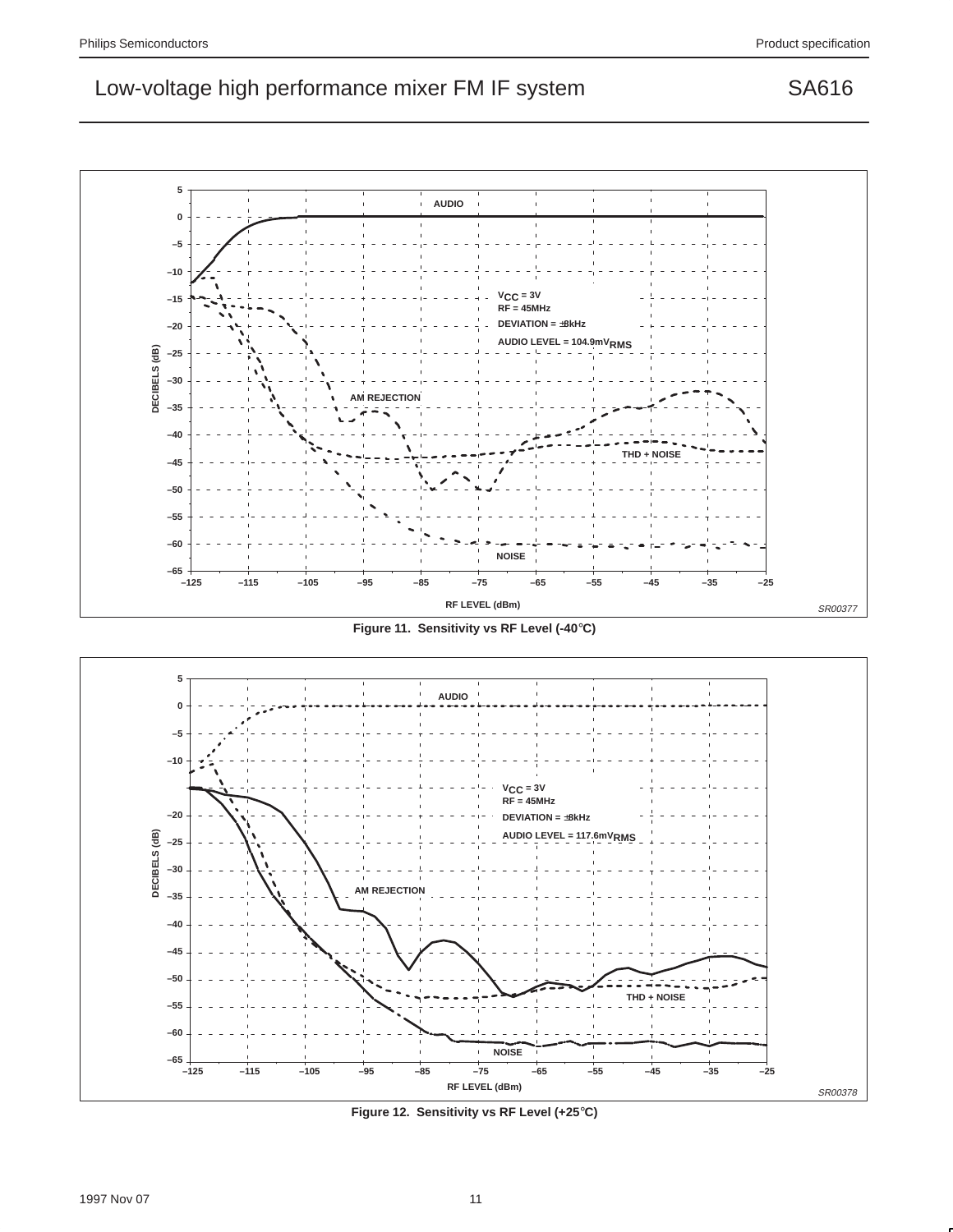

**Figure 13. Sensitivity vs RF Level (Temperature 85**°**C)**



**Figure 14. Relative Audio Level, Distortion, AM Rejection and Noise vs Temperature**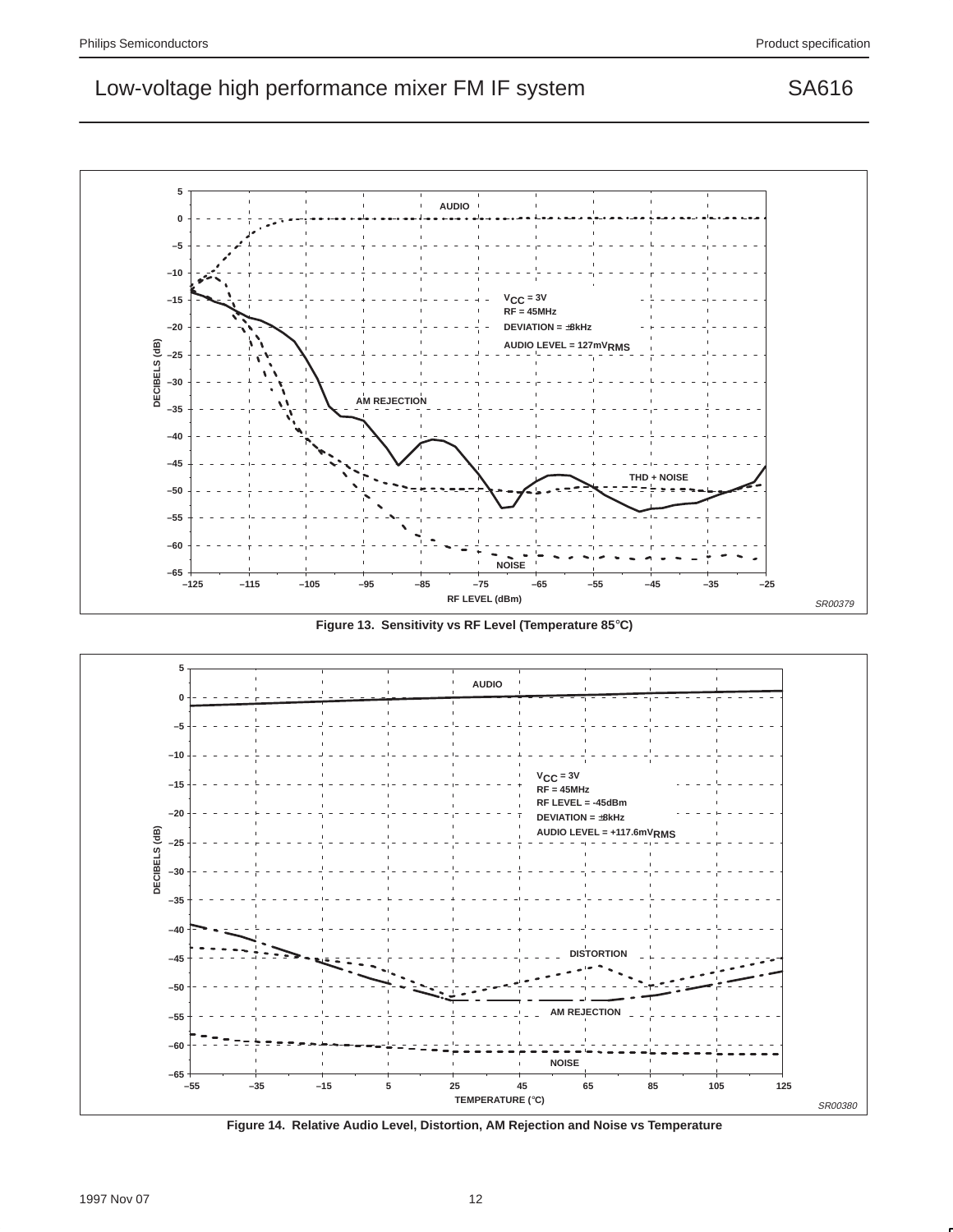





Figure 16. RSSI vs RF Level and Temperature - V<sub>CC</sub> = 3V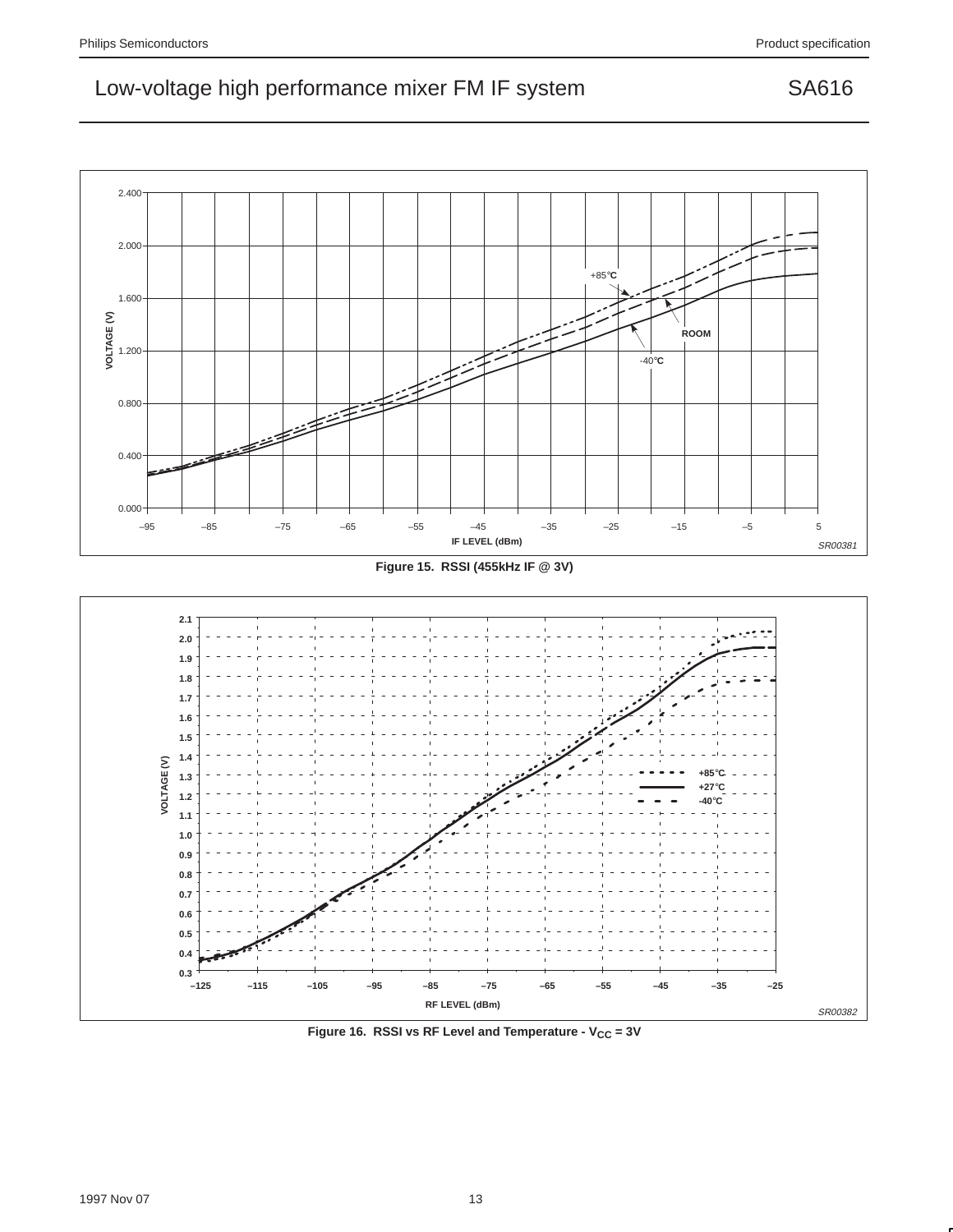

**Figure 17. Audio Output vs Temperature**

1997 Nov 07 14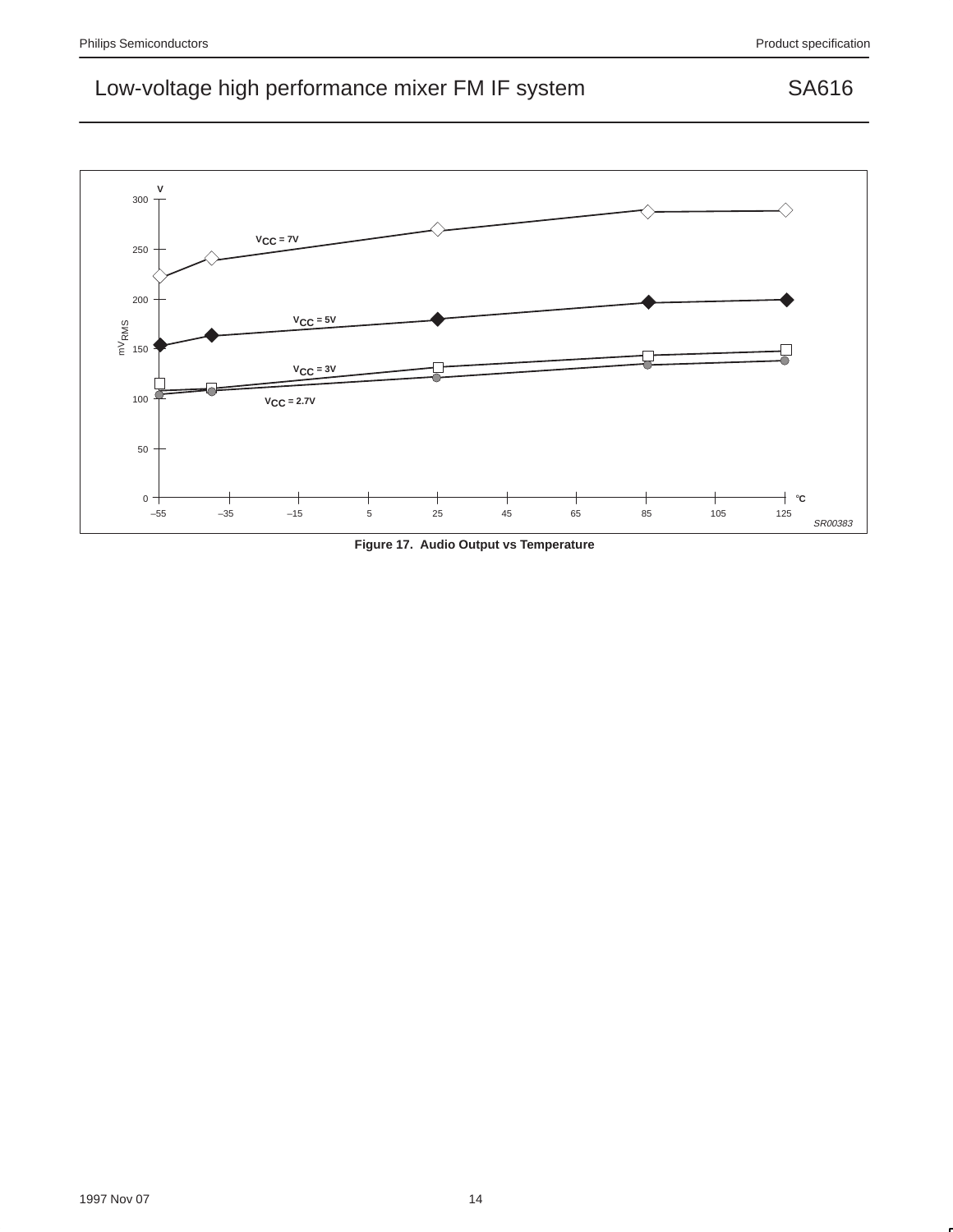

**Figure 18.**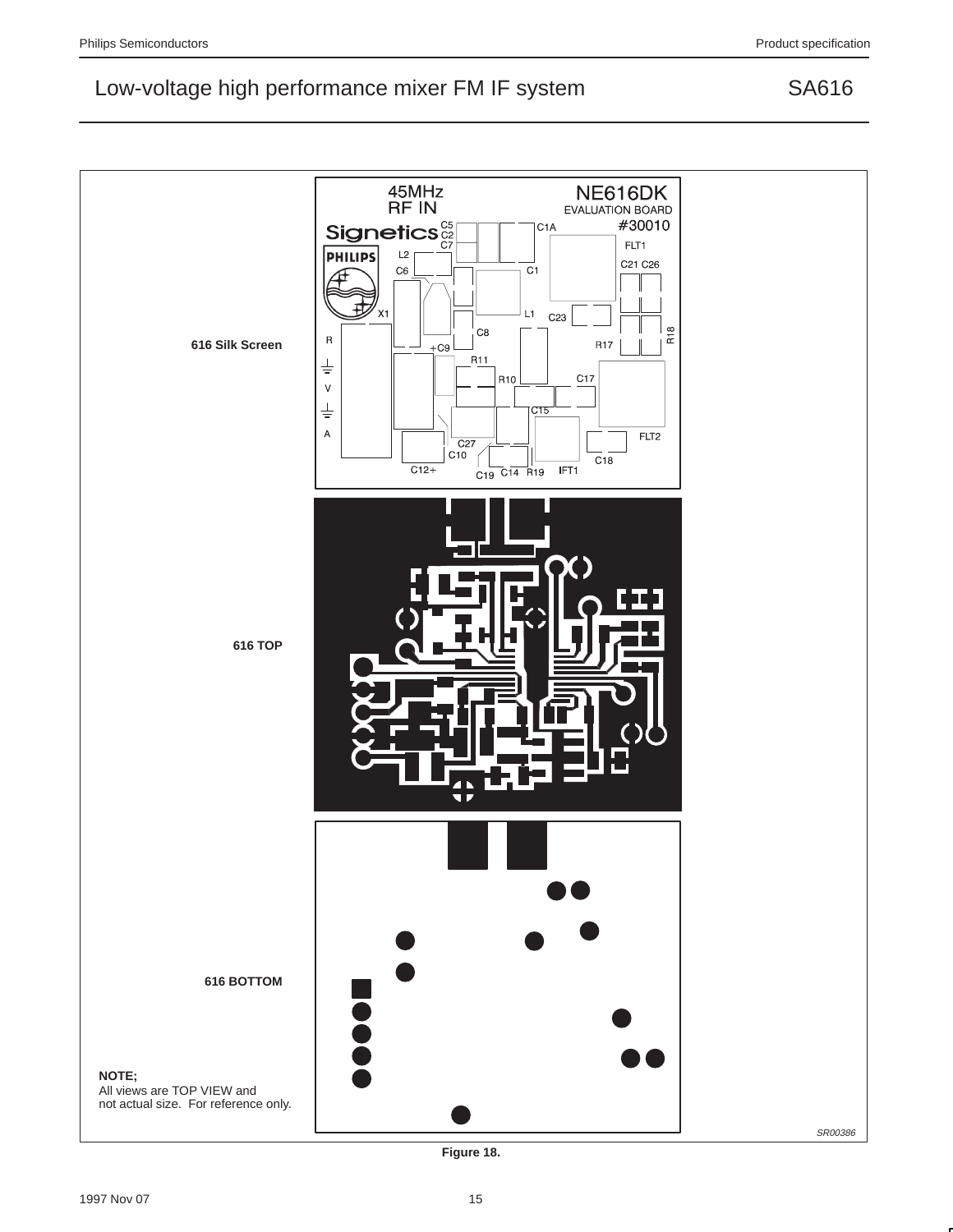